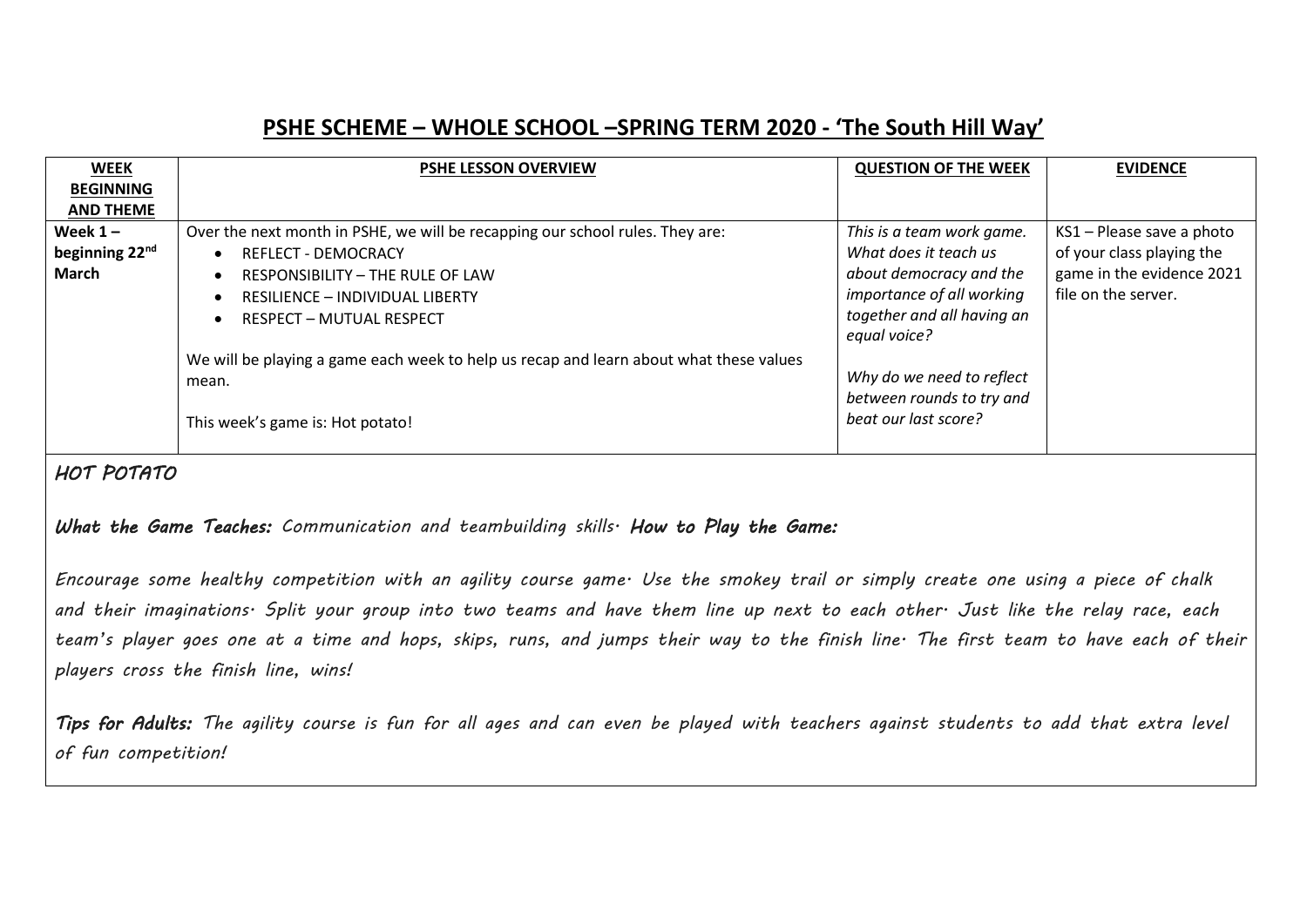| Week $2 -$  | Remind the children of our school rules:                                               | This is a team work game.  | KS2 - Please save a photo |
|-------------|----------------------------------------------------------------------------------------|----------------------------|---------------------------|
| beginning   | <b>REFLECT - DEMOCRACY</b>                                                             | What does it teach us      | of your class playing the |
| Monday 12th | RESPONSIBILITY - THE RULE OF LAW                                                       | about the rule of law?     | game in the evidence 2021 |
| April       | RESILIENCE - INDIVIDUAL LIBERTY                                                        | What would happen if we    | file on the server.       |
|             | <b>RESPECT - MUTUAL RESPECT</b>                                                        | didn't follow the rules in |                           |
|             |                                                                                        | the game and just did what |                           |
|             | We will be playing a game each week to help us recap and learn about what these values | we wanted?                 |                           |
|             | mean.                                                                                  |                            |                           |
|             |                                                                                        | Why do we need to follow   |                           |
|             | This week's game is: Duck, duck goose                                                  | our school rules and make  |                           |
|             |                                                                                        | good choices? What does it |                           |
|             |                                                                                        | mean to take               |                           |
|             |                                                                                        | responsibility?            |                           |

## *Duck, Duck, Goose!*

*Number of Players: Minimum of 10 What the Game Teaches: Engagement, teamplay, and fast reactions.*

### *How to Play the Game:*

*Duck, Duck, Goose is a fun activity that keeps kids engaged, active, and playing as a team. This game involves children sitting in a large circle facing inwards. One child is chosen to be the tapper and their job is to walk around the outside of the circle tapping each child on the head whilst saying, "Duck, duck, duck."*

*At a point of their choosing, the tapping child will tap another child on the head and shout "Goose!" The goose then jumps up and chases the tapper around the circle before they sit down in the goose's vacated spot. If the tapper catches the goose before they manage to sit down, the goose becomes to tapper. But if the goose escapes the tapper and sits down without being caught, the tapper has to play another round.*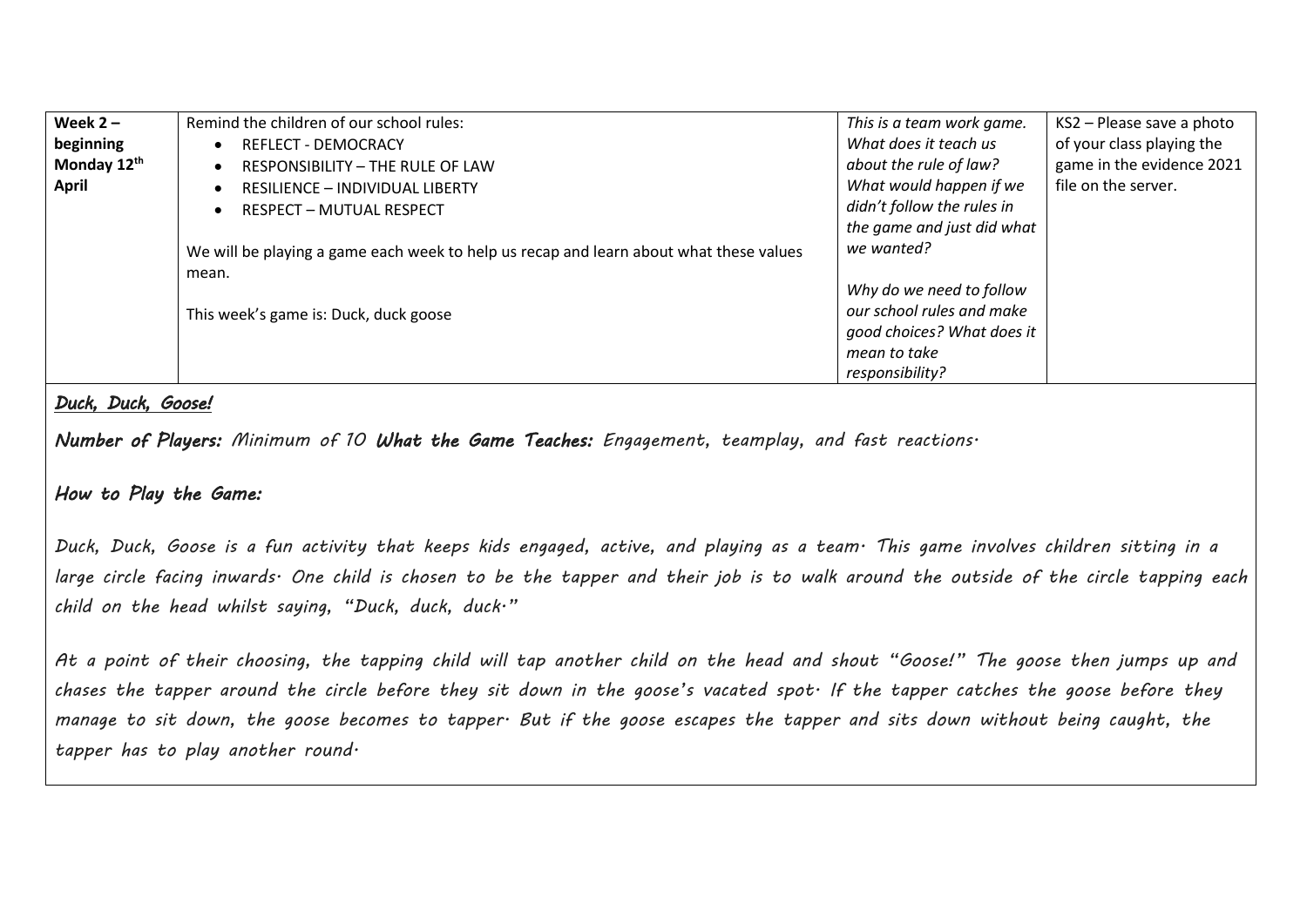| Week $3 -$  | Remind the children of our school rules:                                               | This is a team work game.  | EYFS - Please save a photo |
|-------------|----------------------------------------------------------------------------------------|----------------------------|----------------------------|
| beginning   | <b>REFLECT - DEMOCRACY</b>                                                             | What does it teach us      | of your class playing the  |
| Monday 19th | <b>RESPONSIBILITY - THE RULE OF LAW</b>                                                | about being resilient and  | game in the evidence 2021  |
| April       | <b>RESILIENCE - INDIVIDUAL LIBERTY</b>                                                 | not giving up?             | file on the server.        |
|             | <b>RESPECT - MUTUAL RESPECT</b><br>$\bullet$                                           |                            |                            |
|             |                                                                                        | How does it reinforce      |                            |
|             | We will be playing a game each week to help us recap and learn about what these values | individual liberty and how |                            |
|             | mean.                                                                                  | does it also link to       |                            |
|             |                                                                                        | democracy? What we do as   |                            |
|             | This week's game is: Ready, aim, throw                                                 | an individual is important |                            |
|             |                                                                                        | but so is what we do as a  |                            |
|             |                                                                                        | team.                      |                            |

*Ready, Aim, Throw!* 

*Number of Players: Minimum of 4 players*

*What the Game Teaches: Effective communication and leadership skills.*

*How to Play the Game: The object of Ready, Aim, Throw is to get a blindfolded person to throw a ball to another blindfolded player and so on. Kids work in pairs (one blindfolded and the other not) and can help their blindfolded partners by effectively communicating with them, telling them when to duck, throw, catch, or move in a particular direction.*

*The partner who can see leads the blindfolded person by the arm but for a more tricky version of the game, you can ban touching and only have partners lead others by talking instructions.*

Tips to Adults: It is best to play this game with foam balls to avoid any injuries - safety is important!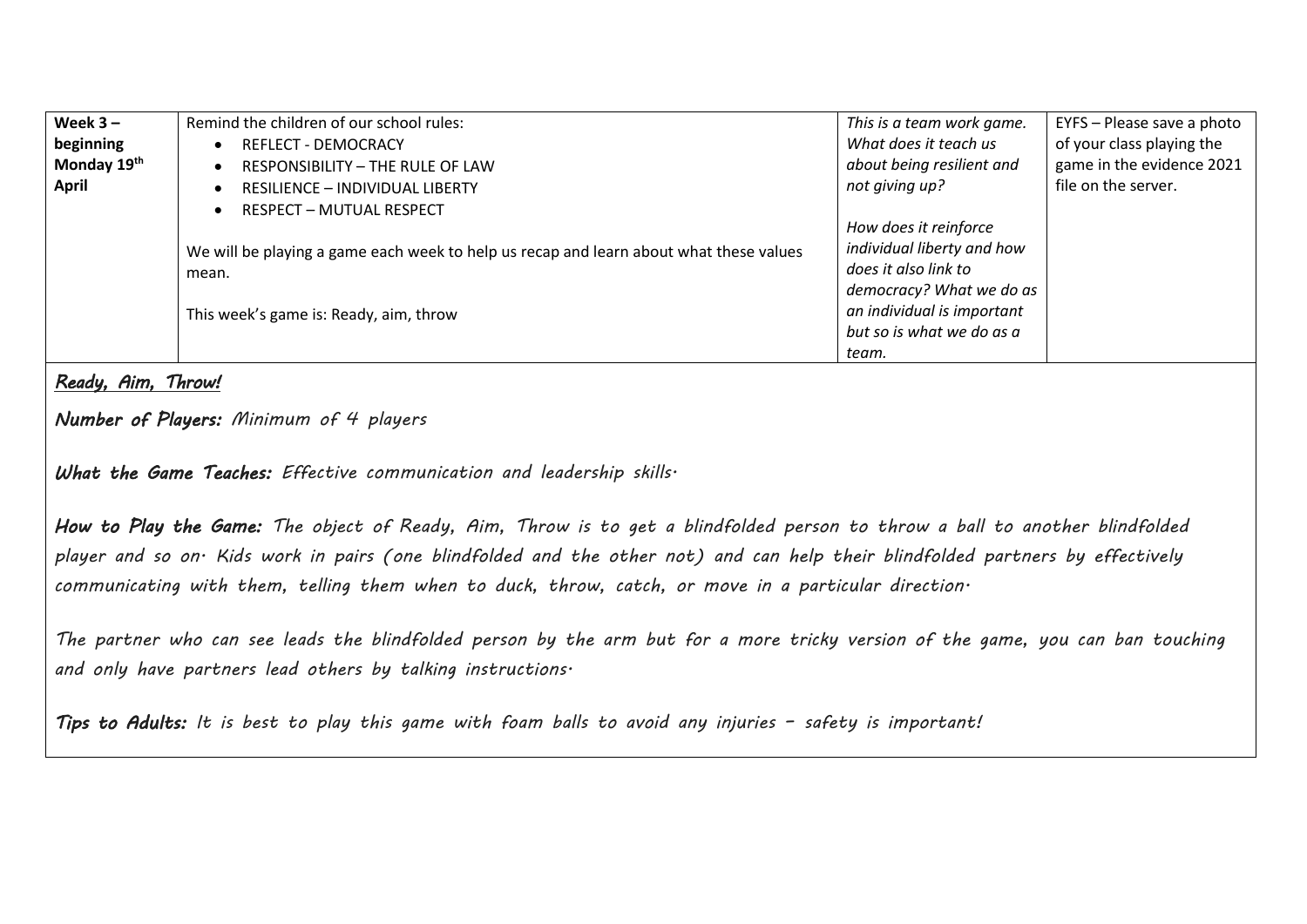| Week $4-$               | Remind the children of our school rules:                                                        | This is a team work game.                                            | KS2 - Please save a photo |
|-------------------------|-------------------------------------------------------------------------------------------------|----------------------------------------------------------------------|---------------------------|
| beginning               | REFLECT - DEMOCRACY<br>$\bullet$                                                                | What does it teach us                                                | of your class playing the |
| Monday 26 <sup>th</sup> | RESPONSIBILITY - THE RULE OF LAW<br>$\bullet$                                                   | about respect?                                                       | game in the evidence 2021 |
| April                   | <b>RESILIENCE - INDIVIDUAL LIBERTY</b>                                                          |                                                                      | file on the server.       |
|                         | RESPECT - MUTUAL RESPECT<br>$\bullet$                                                           | How does it help us to                                               |                           |
|                         | We will be playing a game each week to help us recap and learn about what these values<br>mean. | respect eachother? How<br>can we show respect when<br>play the game? |                           |
|                         | This week's game is: Jeep safari                                                                |                                                                      |                           |

*Jeep Safari* 

*Number of Players: 30*

*What the Game Teaches: Listening skills and problem-solving.*

*How to Play the Game: Jeep safari is similar to musical chairs, except that it's more of an outside version. You can use rocks, jumpers, and toys, setting them up around the playground and telling the kids they're on safari. Players have to keep jumping, hopping, walking, skipping, and running around the playground until you say, "a lion's on the loose!" at which point they have to get to a 'Jeep' (one of the items on the playground) as soon as possible.*

*The player who doesn't make it to a jeep on time gets eaten by the lions and is out of the game. Each round a jeep is removed and the game continues until only one child is left.*